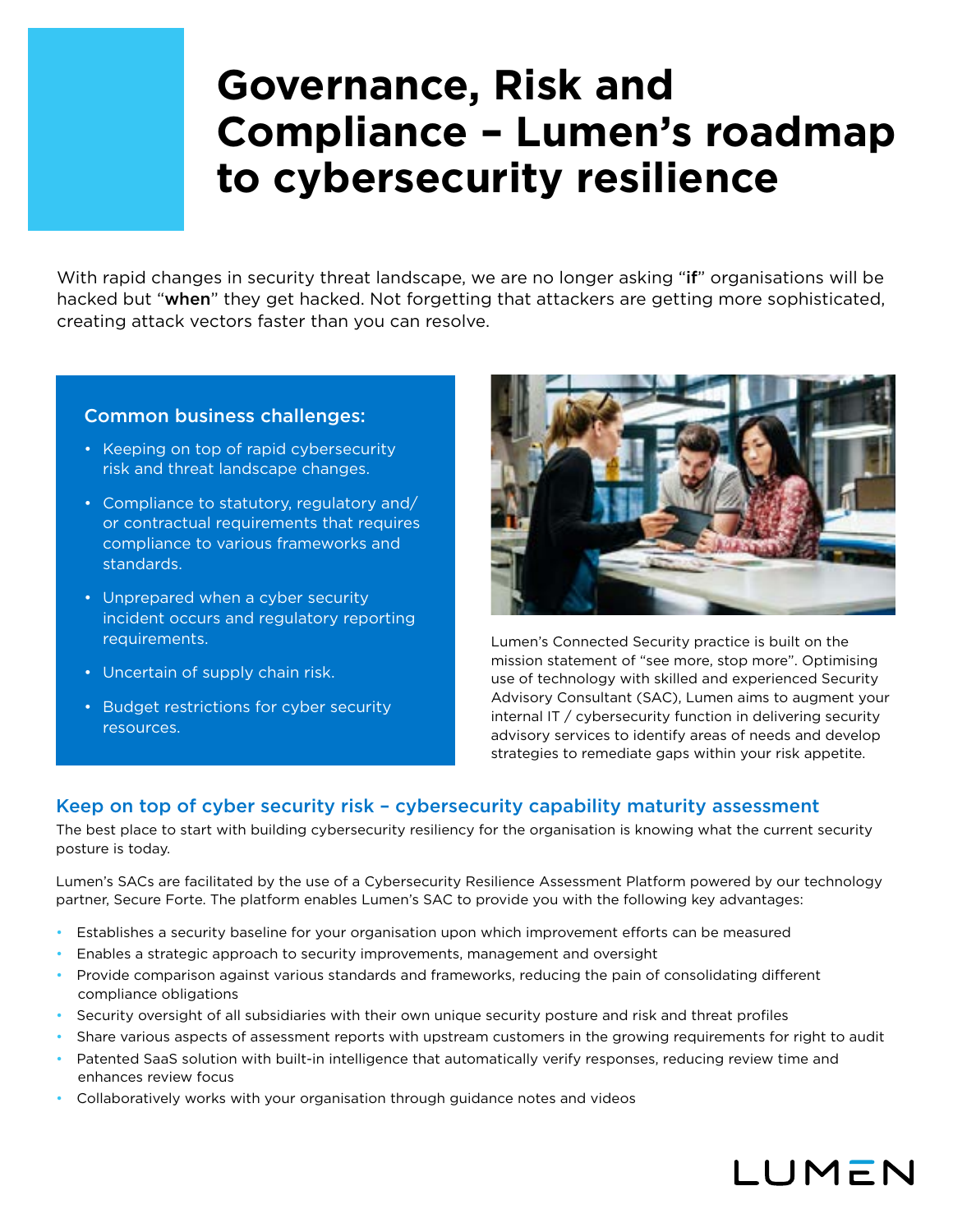

# Built resilience – security enhancement programs

Lumen adopts the use of internationally acceptable security frameworks such as the ISO27001 Security Standards, NIST or PCI DSS to assist clients in building an information security management system (ISMS) framework.

Depending on your regulatory, legislative, and contractual obligations, Lumen will customise the security enhancement programs to enable you to meet your compliance obligations.



### **Create security baseline**

Security capability maturity assessment ISO27001

- NIST
- PCI DSS
- Privacy laws
- Regulatory obligations
	- Monetary Authority of Singapore (MAS), Australia's statebased cybersecurity policies, CPS234

## **Enhance security capabilities**

Security improvement program

- Establish governance
- Establish IS risk management framework
- Establish security policies and standards • Identifying crown jewels
- & manage risk • Technical and operational improvements



# **Manage security**

Monitor and compliance

- CISO Advisory
- ISMS Audit
- Risk Management
- Vendor/Supplier Risk Assessment
- Security Log Monitoring
- Managed Security Behavioural Analytics
- Vulnerability Assessment and Penetration Testing

#### **Optimise security capabilities**

 $\mathbb{P}$ 

Security as an enabler

- Continuous improvement – risk treatment plan, KPI & KRI monitoring
- Reporting to executive leadership team

I IMFN